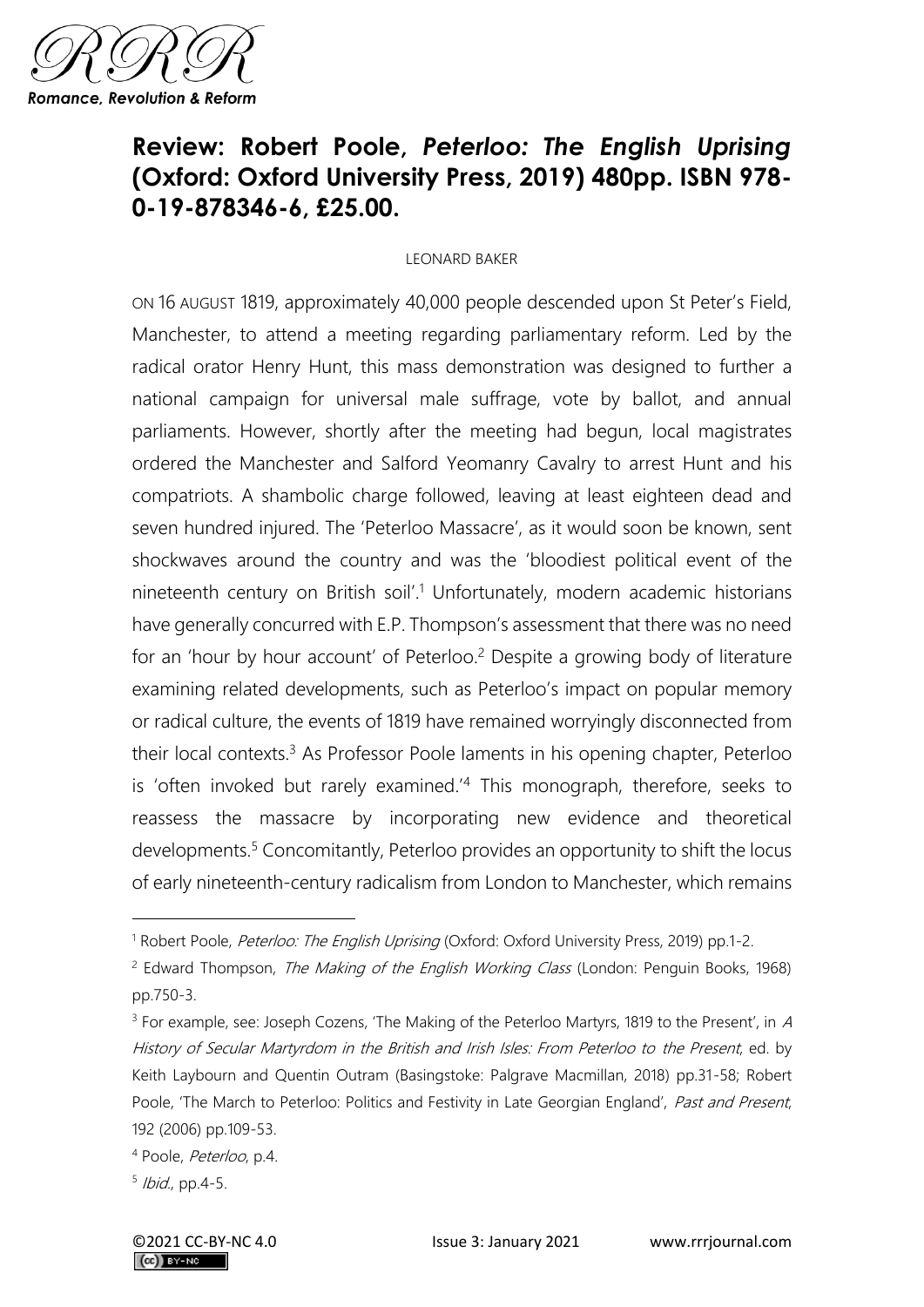

a 'little-recognized realm of the past.'<sup>6</sup> The intense scrutiny that surrounded Peterloo allows for an unprecedentedly detailed study of socio-political conflict in northwest England between 1815 and 1820. As Poole notes, 'hardly anything political seems to have happened in 1819 that was not written down somewhere.'<sup>7</sup>

Consisting of sixteen chapters, this monograph provides a comprehensive examination of the political struggles that gripped late-Georgian Manchester. Building upon his extensive experience studying nineteenth-century radicalism, Poole commits himself to a 'holistic' examination of both Peterloo and northwest England. Indeed, while five chapters analyse the events of 1819, the majority of this book centres around the political, industrial and social movements that preceded Peterloo. For Poole, this focus situates the massacre within its 'proper context'.<sup>8</sup> Rather than aligning early-nineteenth century radicalism with a teleological 'model of progress' culminating in the Reform Act of 1832, Poole argues that Peterloo was the 'political endgame of the long eighteenth century'.<sup>9</sup> Moreover, incorporating previous protests allows for a nuanced understanding of the local politics within Regency Manchester. In his introduction, Poole criticises 'history from below' as an approach that 'can never be more than half the picture.' Instead, the 'weight of explanation must lie on the perpetrators rather than the victims.<sup>'10</sup> Subsequently, throughout this book, Poole reveals how radical protests had a formative effect on Manchester's ruling classes. Without excusing the atrocity that occurred, Poole demonstrates how the practices and cultures of authorities, loyalists and reformers evolved through combative political discourse.

In his initial three chapters, Poole criticises the economically deterministic narratives that have presented early nineteenth-century radicalism as a simplistic battle between rich and poor. Although the upheavals of the industrial revolution inevitably influenced popular protest, Poole states that Peterloo 'was not about wages or industrial conditions […] it was about democracy'. <sup>11</sup> The 'white heat of

<sup>&</sup>lt;sup>6</sup> Ibid., p.6.

<sup>&</sup>lt;sup>7</sup> Ibid., p.6.

<sup>&</sup>lt;sup>8</sup> *Ibid.*, p.4.

<sup>&</sup>lt;sup>9</sup> Ibid., p.8.

 $10$  *Ibid.*, pp. 4-5.

 $11$  *Ibid.*, p.9.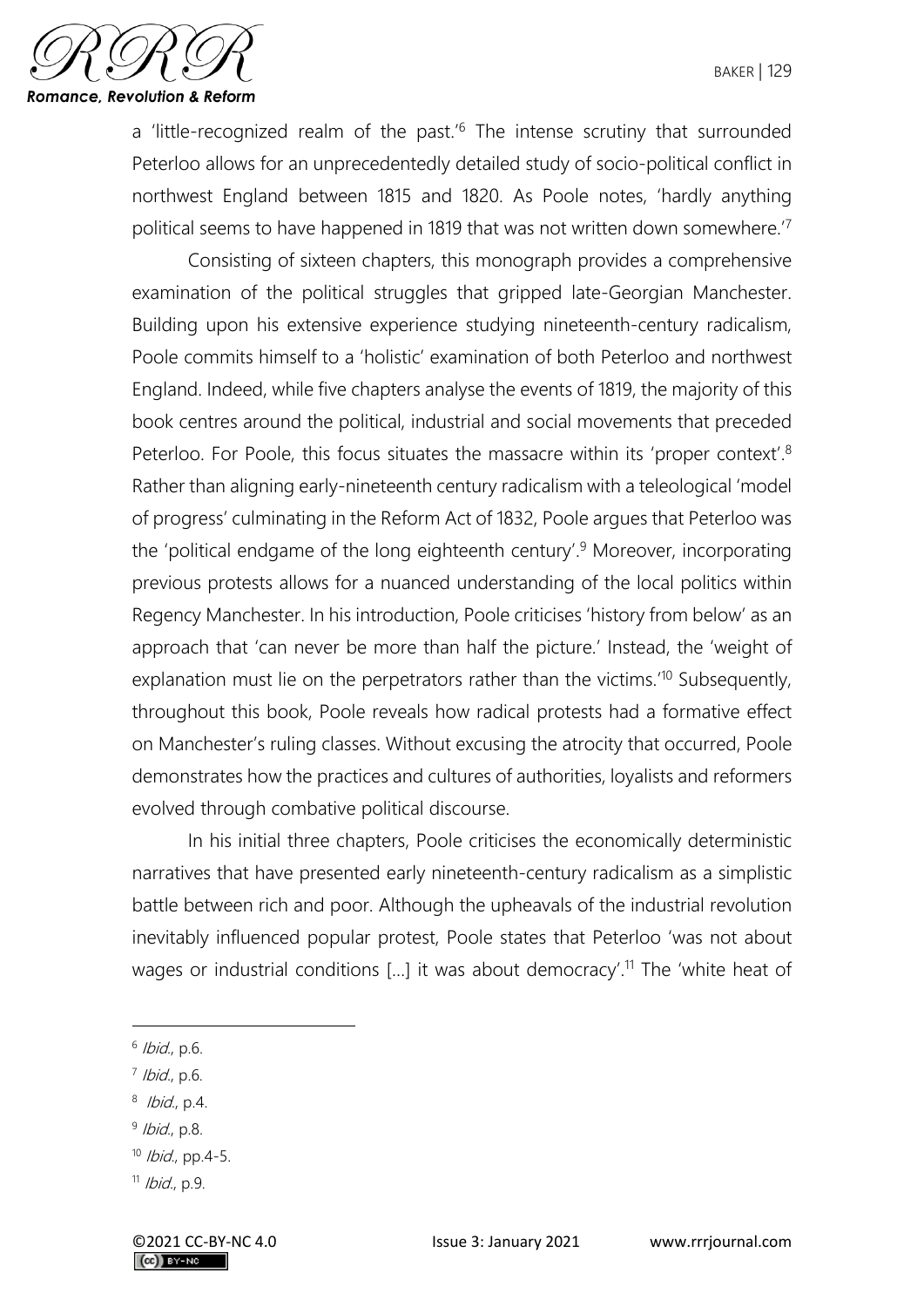

war' had transformed the British state into a confident, proactive and repressive vehicle for the aristocratic establishment.<sup>12</sup> In Manchester specifically, Poole reveals how a 'secretive network of High Tory officers, magistrates and clergy' provided locals with 'a practical lesson' in socio-political inequality.<sup>13</sup> Crucially, by examining Manchester's decrepit local power structures, Poole demonstrates how issues such as food shortages or high taxation were envisioned as the inevitable consequences of an unreformed parliament. Countering the materialistic arguments of historians such as Thompson, Poole details how radicals traced economic deprivation back to a corrupt political system that 'stole from the productive classes and gave to state parasites'.<sup>14</sup> Consequently, Peterloo was not the result of an abstract or universal "class warfare". Instead, it was the 'jarring combination of economic laissez-faire and political authoritarianism' that allowed radical parliamentary reform to become the popular solution to Manchester's economic maladies.<sup>15</sup>

These arguments are reinforced by case studies, which reassess the radical movements that emerged between 1815 and 1817. Titled 'Reformers', 'Petitioners' and 'Rebels', chapters four, five and six reveal how previous protests provided Peterloo with its material and cultural foundations. Poole shows that through new organisations, such as the 'Union Society', local unrest was 'swept up and given constitutional bite by a national petitioning campaign'.<sup>16</sup> Controversially, Poole states that this 'home-grown radicalism owed nothing to the French revolution'.<sup>17</sup> Instead, he argues, these 'defiant protests' were driven by an 'oppositional form of patriotism' that sought to defend an ancient 'English constitution' from the corrupted British government and autocratic German monarchs.<sup>18</sup> Through this argument, Poole engages with Linda Colley's foundational study of nationalism, patriotism and conservatism in the long-eighteenth century.<sup>19</sup> Notably, Poole

<sup>&</sup>lt;sup>12</sup> *Ibid.*, pp.26, 34.

<sup>13</sup> Ibid., p.51.

<sup>14</sup> Ibid., p.16.

<sup>15</sup> Ibid., p.22.

 $16$  *Ibid.*, p.80.

<sup>17</sup> Ibid., p.74.

<sup>18</sup> *Ibid.*, pp.76-7.

<sup>&</sup>lt;sup>19</sup> Linda Colley, *Britons: Forging the Nation, 1707-1837* (New Haven: Yale University Press, 1992).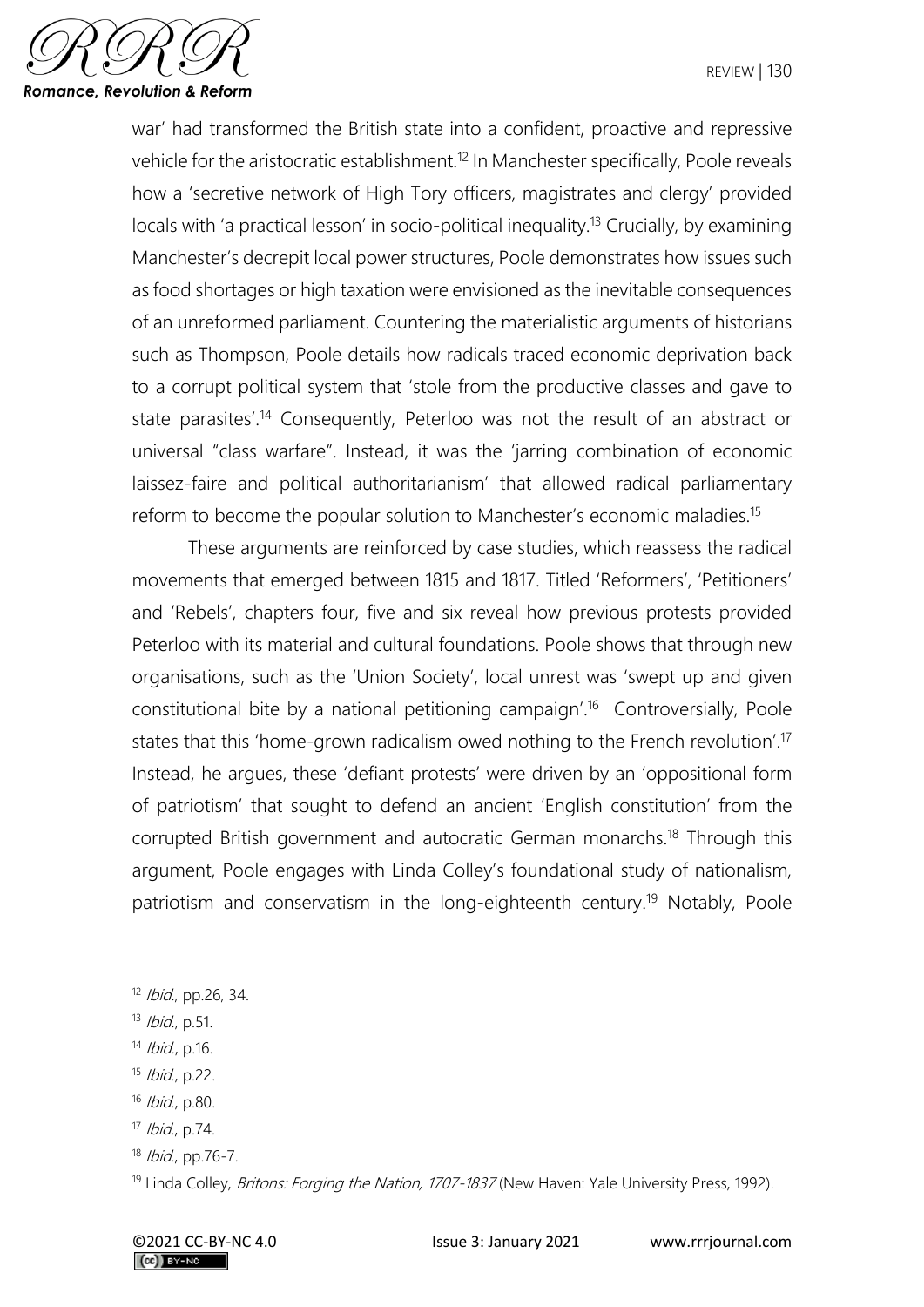

challenges Colley's wedding of 'patriotism' and 'conservative loyalism'.<sup>20</sup> As these chapters convincingly demonstrate, the success of the reform movement following the Napoleonic Wars was largely due to the reconcilement of patriotic imagery with radical discourses. For English reformers, Poole argues, an 'idealized past' and half-imagined constitutional heritage provided popular legitimacy for their political struggle.<sup>21</sup>

Chapters seven through eleven focus on the protests, riots and demonstrations that provided the immediate backdrop for Peterloo. Between 1817 and 1819, Poole writes, 'the infrastructure of radicalism developed rapidly', moving 'beyond the politics of petitioning and remonstrating to the politics of confrontation.'<sup>22</sup> During the summer of 1818, for instance, Poole states that radicals in Manchester were catapulted into a 'position of leadership' due to strikes within the cotton industry.<sup>23</sup> Similarly, military drilling was co-opted into radical political culture as a 'show of defiance, a declaration of fitness for citizenship and a statement about who were the real patriots.<sup>'24</sup> Crucially, Poole notes, these campaigns were empowered by the enthusiastic participation of local women. Throughout this section, Poole implores historians to 'dispense with modern categories of analysis and locate female reformers fully in the context of 1819'.<sup>25</sup> He argues that the 'socially conservative language' deployed by these women acted as a 'cloak for politically radical behaviour' and helped legitimise the reform movement.<sup>26</sup> Conversely, for local authorities, these years brought repeated embarrassments. Through a wide-ranging assessment of loyalist letters, newspapers and reports, Poole conveys the growing frustration amongst Manchester's magistracy. In these documents, female reformers were envisioned as 'disgusting creatures' whilst political gatherings were increasingly described in militaristic terms.<sup>27</sup> Although every mass meeting in the early-nineteenth century

<sup>23</sup> Ibid., p.157.

<sup>25</sup> Ibid., p.237.

<sup>&</sup>lt;sup>20</sup> Poole, *Peterloo*, pp.14, 55; Colley, pp.308-20.

<sup>&</sup>lt;sup>21</sup> Poole, *Peterloo*, pp.388-9.

<sup>22</sup> Ibid., pp.205, 212.

<sup>24</sup> Ibid., pp.170, 236.

<sup>26</sup> Ibid., pp.237-45.

<sup>27</sup> Ibid., p.240-6, 249-59.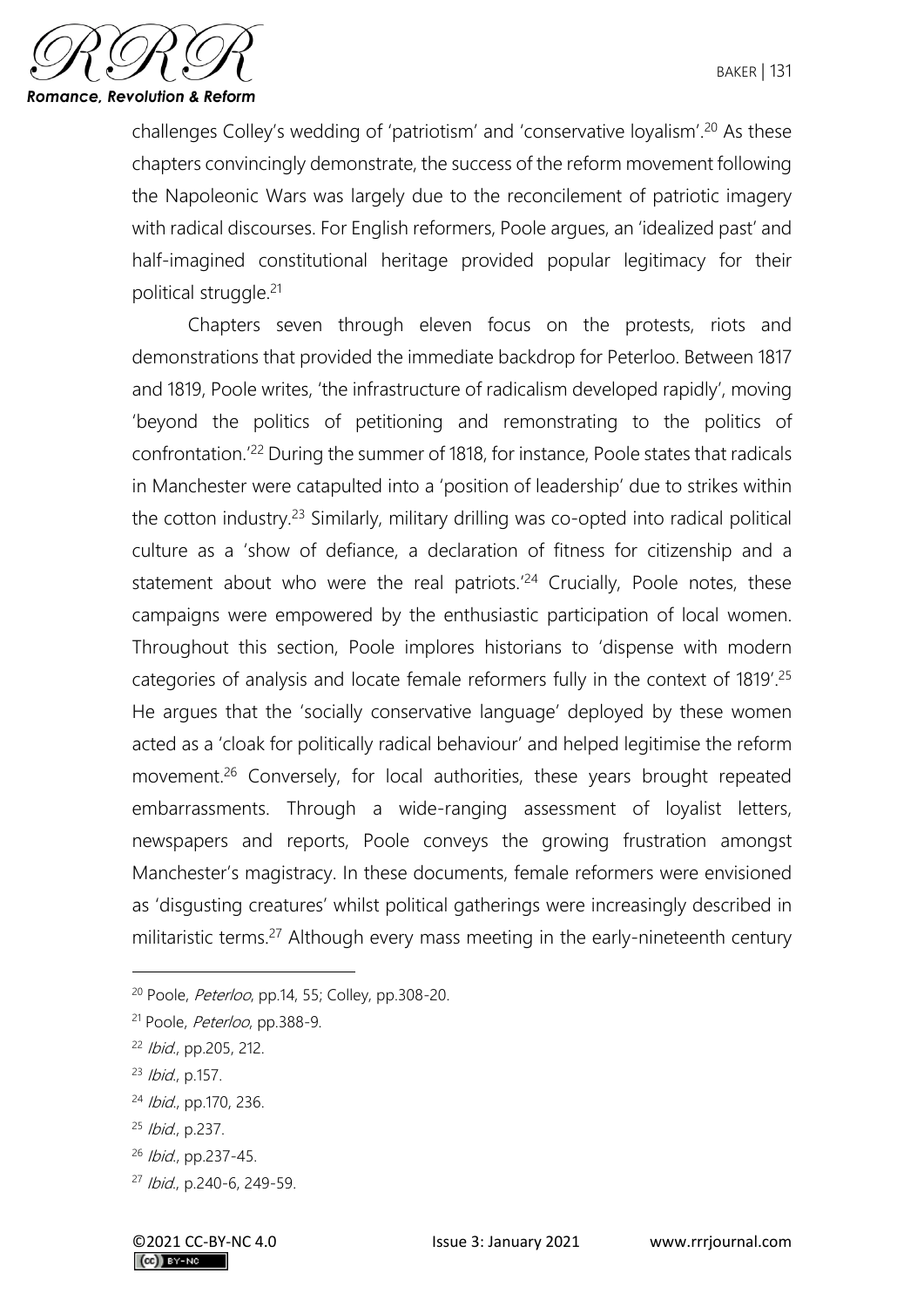

balanced 'on the edge of physical conflict', Poole successfully demonstrates the acute instability of Regency Manchester.<sup>28</sup> For Poole, after years of humiliation, Peterloo provided an opportunity for local elites to enact their revenge.

As may be expected, the strongest section of this book centres around the massacre and its immediate repercussions. Chapters twelve and thirteen provide a highly detailed, powerfully emotive, easy to follow 'minute-by-minute' account of Peterloo. In Poole's analysis, Peterloo allowed a 'drunk and disorderly' yeomanry to enact cathartic violence against those who had previously bested them.<sup>29</sup> Building upon his previous studies, Poole notes how radical banners were treated as 'war trophies' and how 'women seemed to be the special objects of rage' for the amateur cavalrymen.<sup>30</sup> By making extensive use of over four hundred eyewitness testimonies, Poole reveals how Peterloo was a 'face-to-face affair' founded upon local animosities and interpersonal feuds.<sup>31</sup> However, this local event would soon reshape the national political landscape.

As such, in chapter fourteen Poole concludes his study by examining the popular and political responses to Peterloo. Throughout his analysis, Poole criticises historical studies that have gauged public reaction through the 'middleof-the-road' accounts presented in national newspapers or governmental reports.<sup>32</sup> In contrast, Poole utilises local correspondence, court documents and regional newspapers to reveal an organised campaign of 'official denial' that ineffectually deflected an overwhelming, and almost revolutionary, wave of criticism and radical activity.<sup>33</sup> Poole shows that wherever possible, officials silenced inquests and investigations through physical force or legal chicanery.<sup>34</sup> As Poole concludes, the real 'battle of Peterloo' was the 'war of words, images and ideas that followed and this was the one authorities lost'.<sup>35</sup>

<sup>28</sup> Ibid., p.220.

<sup>29</sup> Ibid., pp.281-2, 372.

<sup>30</sup> Ibid., pp.305-307.

<sup>31</sup> Ibid., p.318

 $32$  *Ibid.*, pp. 356-7.

<sup>33</sup> *Ibid.*, p.343.

<sup>34</sup> *Ibid.*, pp.348-51, 386.

 $35$  *Ibid.*, p.393.